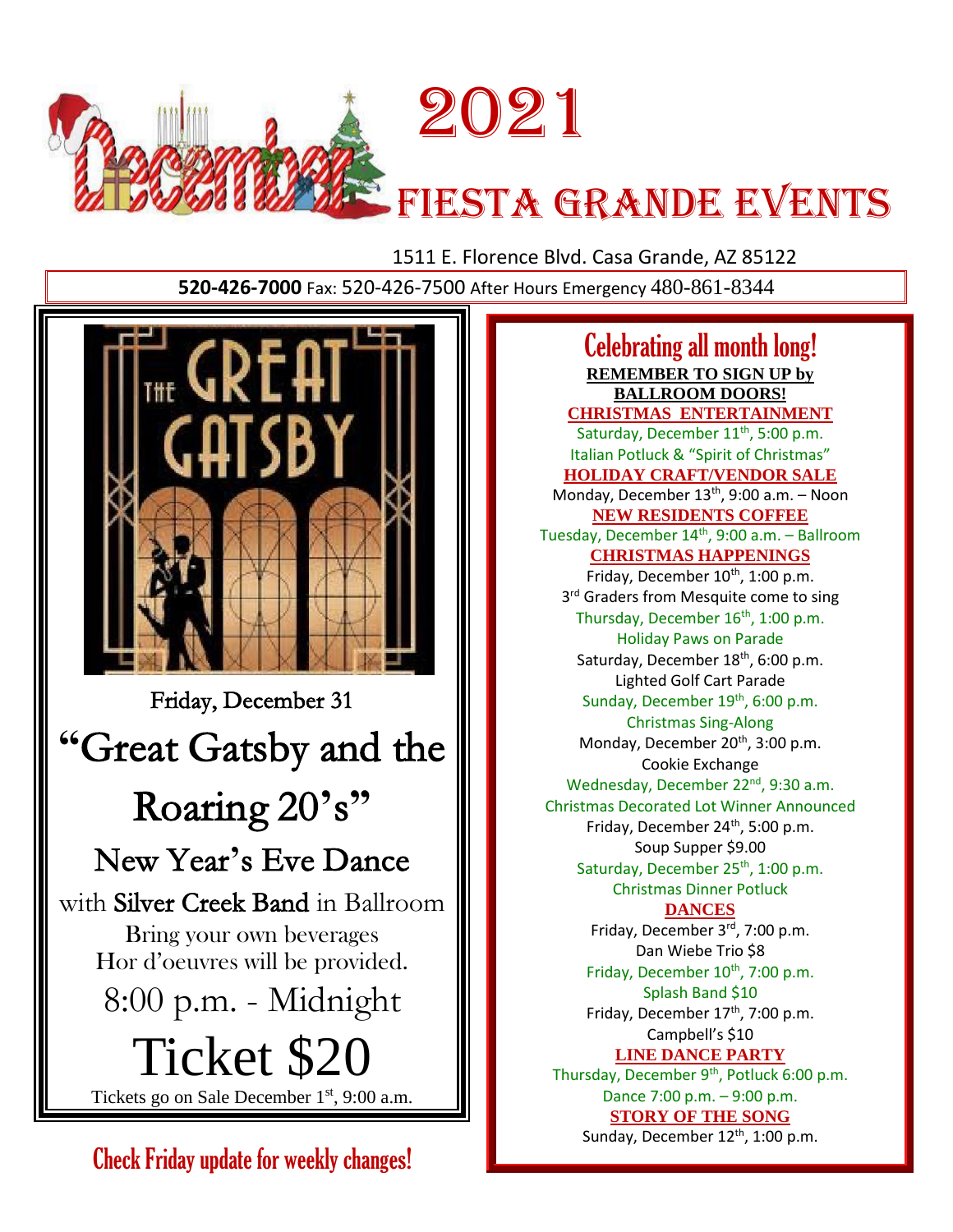# **MAIN OFFICE 520-426-7000**

**M-F 9:00 a.m. – 4:00 p.m**.

**Sat. 9:00 a.m. – 1:00 p.m. Sun. Closed ALL BUILDINGS OPEN**

### **7 a.m. – 9 p.m**.

(Doors have panic bars, you can stay later, PLEASE TURN OFF LIGHTS AND FANS when you leave) **BOTH LAUNDRIES & BATH HOUSE/SHOWERS**

OPEN 24 HOURS

# **ACTIVITY OFFICE**

M-F 9 a.m. – 4 p.m. **TICKET AVAILABLE** 

**9 a.m. – 1 p.m.**

# **NAME BADGE**

#### *PLEASE WEAR YOUR NAME BADGE!*

Badges are a **MUST** all around Fiesta Grande. Even if volunteers or staff know you, your name badge is required at all activities and for service in the Business Office, the Activities Office, and the Mail Window.

# **WEDNESDAY: DONUTS & ANNOUNCEMENTS**

The Donuts (**one per person**) will be served at 9 a.m. **Announcements will be made at 9:30 a.m.** December 1st Coffee & Donuts - Sky Med Dec. 8<sup>th</sup>, Coffee & Donuts - Impressions Dental December 15<sup>th</sup>, Coffee & Donuts - Norris RV December 22<sup>nd</sup>, Coffee .25 & Donuts .75

December29th, Coffee .25 & Donuts .75



# **DANCES**

**Friday, December 3rd , 7 – 10 p.m. Dan Wiebe Trio** (Variety) \$8.00



**Friday, December 10th , 7 – 10 p.m. Splash Band** (Variety) \$10.00

**Friday, December 17th , 7 - 10 p.m. Campbell Brothers** (Country) \$10.00

# **SKY MED**

**Wednesday December 1 st, 11:00 a.m. in Craft Room**

Come learn about how Sky Med can transport you back home when medical emergencies strike. **Sign-up outside by Ballroom doors**



#### **ACTIVITY LEADERS MEETING**

**Monday, December 6th , 1:30 p.m. in Ballroom** This is an **important** meeting for all leaders of Activities at Fiesta Grande.



# **LINE DANCE PARTY**

**Thursday, December 9th \$5.00 6:00 - 7:00 p.m. Potluck Bring Dish to Share 7:00 - 9:00 p.m. nonstop dancing** All dance levels with walk throughs! Even brand new dancers will get plenty of fun time on the dance floor





**MESQUITE 3rd GRADERS PROGRAM Friday, December 10th ,** 

**1:00 p.m. in Ballroom**

Our 3rd Grade Buddies from Mesquite Elementary will be coming to sing a few songs and wish us a Merry Christmas! Then we will have a simple snack with them.



#### **FIESTA GRANDE HOLIDAY LIGHTS**

Show your Christmas Spirit we are having a "Light up the Night" competition**. Sign up** your spot outside by the Ballroom doors, **by Friday**

**December 10th .** We will put ballots in the mailbox on the 13th**. Return Ballot by December 21st to Activities:** winner will be announced Wednesday at the meeting



#### **ITALIAN POTLUCK & ENTERTAINMENT Saturday, December 11th**

.

**at 5:00 p.m.** We will try to bring a little of



Italy to Fiesta Grande. Bring your favorite Italian dish and share. Also bring

your own beverage and table service. After dinner the Drama Club will provide Entertainment

**"Spirit of Christmas"** 

Sign up outside by the Ballroom doors

#### **STORY OF THE SONG It's another "Christmas"**

**Sunday, December 12th 1:00 p.m.** DJ Joe will discuss different aspects of songs. How they were written, how certain artists came to record them, et[c.](https://www.google.com/url?sa=i&rct=j&q=&esrc=s&source=images&cd=&cad=rja&uact=8&ved=0ahUKEwjew5TyuMHXAhWEz4MKHf6PCrcQjRwIBw&url=https://www.wattpad.com/173279565-song-lyrics-new-romantics-taylor-swift&psig=AOvVaw2maCbJIAnPifHcf5MY5B9p&ust=1510864758155657)

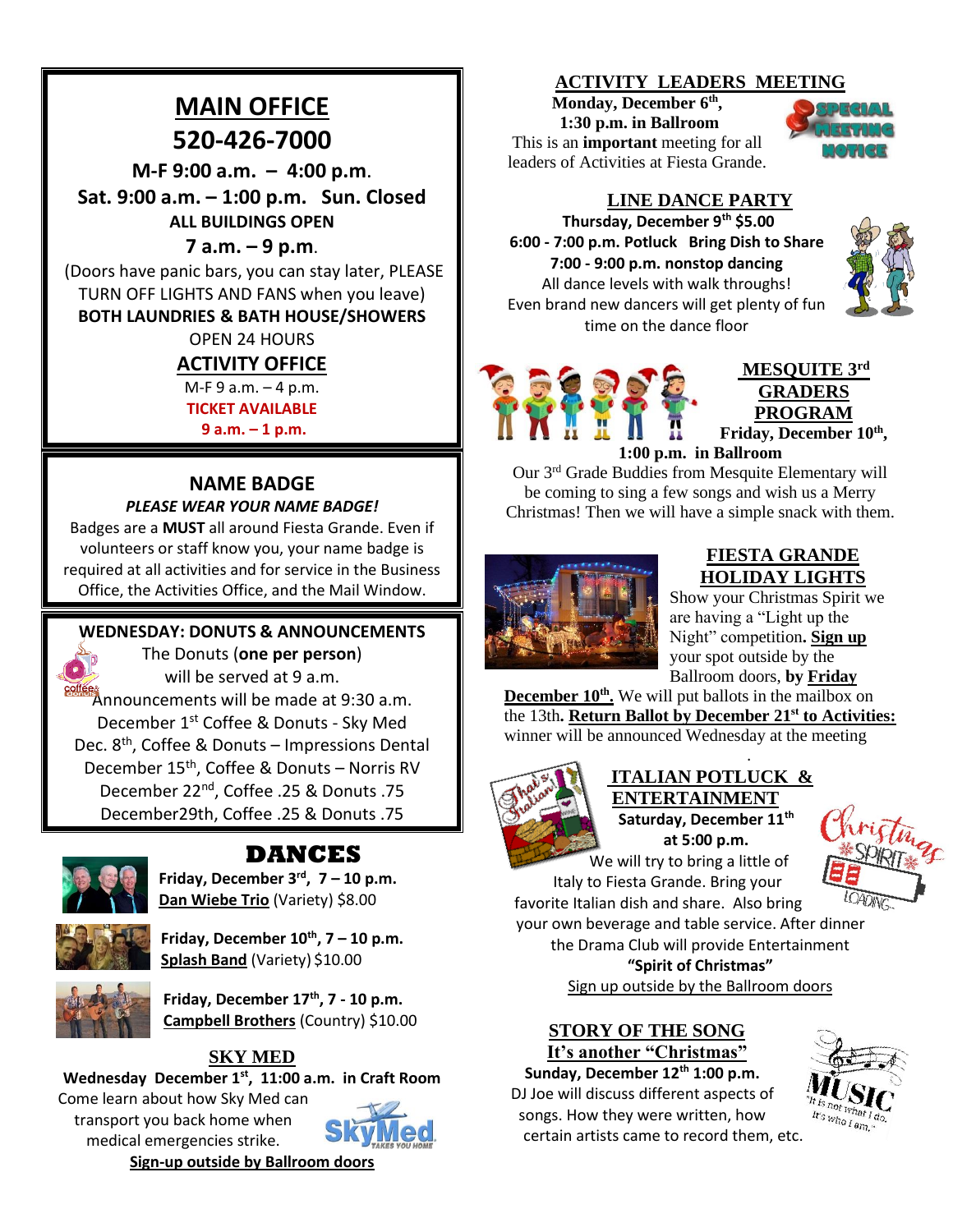

**CRAFT VENDOR SALE Monday, December 13th 9:00 a.m. – Noon** BREAKFAST SWEETS &

# GOURMET HOT DOGS, W/CHIPS AND SODA.



Casa Grande. If you would like to be a vendor, please see Brenda, the Activity Director

to Alliance Cancer Support Center of Arizona and are distributed to those in need here in

### **NEW RESIDENTS COFFEE**

**Tuesday, December 14th , at 9:00 a.m. in Ballroom**



This is for all New Residents. We will talk about all the great things that will be happening this coming season. And meet other new residents.

**Sign up outside by Ballroom doors**

#### **ADOPT A FAMILY CHRISTMAS ANGELS**



. The Angel Tree has angels hanging. Pick one and make Christmas special for a child in need from Mesquite Elementary School. Adopt-A-Family will purchase groceries and paper products for the families. For the children they will buy them underwear and socks. If the

child is in need of shoes they will also take care of that. Bring **Angel Tag** and **unwrapped gifts** to **Ballroom Wednesday, December 15 th from 9 a.m. – Noon**

#### **PAWS ON PARADE Thursday, December 16 th 1:00 p.m. LaCasa Ramada**



Bring your pet(s) dressed for the holiday for Special Treats and a Photo. We will also Parade them up to the Main Office to Show them off!

# **LIGHTED GOLF CART PARADE**

# **Saturday, December 18th, 6:00 p.m.**



[Dec](https://www.google.com/imgres?imgurl=x-raw-image:///85fe4a1eebc882361b93f4dc39c1f0d8de132650f5ec836f0a26d9ce3b4ca321&imgrefurl=http://capecharles.municipalcms.com/docview.aspx?doctype=fd&docid=21765&docid=D1qThgIGMmutsM&tbnid=NoLI6x5K_oUfpM:&vet=10ahUKEwiMiKm_pNLeAhUJpIMKHTeoA9MQMwiLASg-MD4..i&w=633&h=577&hl=en&bih=673&biw=1344&q=christmas%20Lighted%20golf%20cart%20parade%20%20%20clipart&ved=0ahUKEwiMiKm_pNLeAhUJpIMKHTeoA9MQMwiLASg-MD4&iact=mrc&uact=8)orate your Golf Cart, Bike, or Self with lights and be part of our annual parade that winds through the resort. Line up begins at 5:30 p.m. in LaCasa

Will have Hot Chocolate and Home-made Cookies for Sale.

# **Christmas Sing-Along**

Join us in the Ballroom for a night of Singing some favorite Christmas

parking lot. After the parade C.A.R.E.

# **Sunday, December 19, 6:00 p.m.**

 $Sing \, M$  Long Christmas Carols

songs. Then regular karaoke afterwards.

# **CHRISTMAS COOKIE EXCHANGE**



**Monday, December 20th , 3:00 p.m. in Ballroom** Enjoy a variety of delicious cookies/bars. Bring 4 Dozen cookies/bars bagged in sandwich bags

of 4 cookies/bars per bag. Each person will take home 12 different varieties of cookies or bars.



# **LUMINARIES WE STILL NEED 1700 VOTIVE CANDLES TO COVER THE PARK**

Bringing a little light to Fiesta Grande! **CHRISTMAS EVE MORNING**

- December 24th 9:30 a.m. at La Casa
- **Luminary Bag Folders/Fillers**
- **7 Trucks** (with open bed) to transport filled luminaries
- **Luminary Helpers off load luminaries to sites**
- Refreshment Volunteer to serve treats
- **Cleanup Crew**
- Luminary Lighters (5:00-5:30p.m.) **Sign up by SW Ballroom Door**

# **CHRISTMAS EVE SOUP SUPPER**



**Friday, December 24th, 5:00 p.m. Tickets \$9.00 (by Tuesday, Dec.21 at 1:00 p.m.)** Soup, Breadsticks & Dessert Olive Garden will be serving their

famous soups **Pasta e Fagiolo, Chicken & Gnocchi, Minestrone and Zuppa Toscana** with Breadsticks and dessert. Just bring your beverage of choice



#### **CHRISTMAS EVE SERVICE**

**December 24th 6:00 p.m. In Ballroom following the Soup Supper**

# **CHRISTMAS FAMILY FEAST**

**Wednesday, December 25th, at 1:00 p.m.**

Each Table consists of 24

people with everyone bringing a dish to share as a Family style buffet. We provide the Ham for one person to prepare for the group. Planning meeting **Thursday, December 16 th, 12:30 p.m. Ballroom**